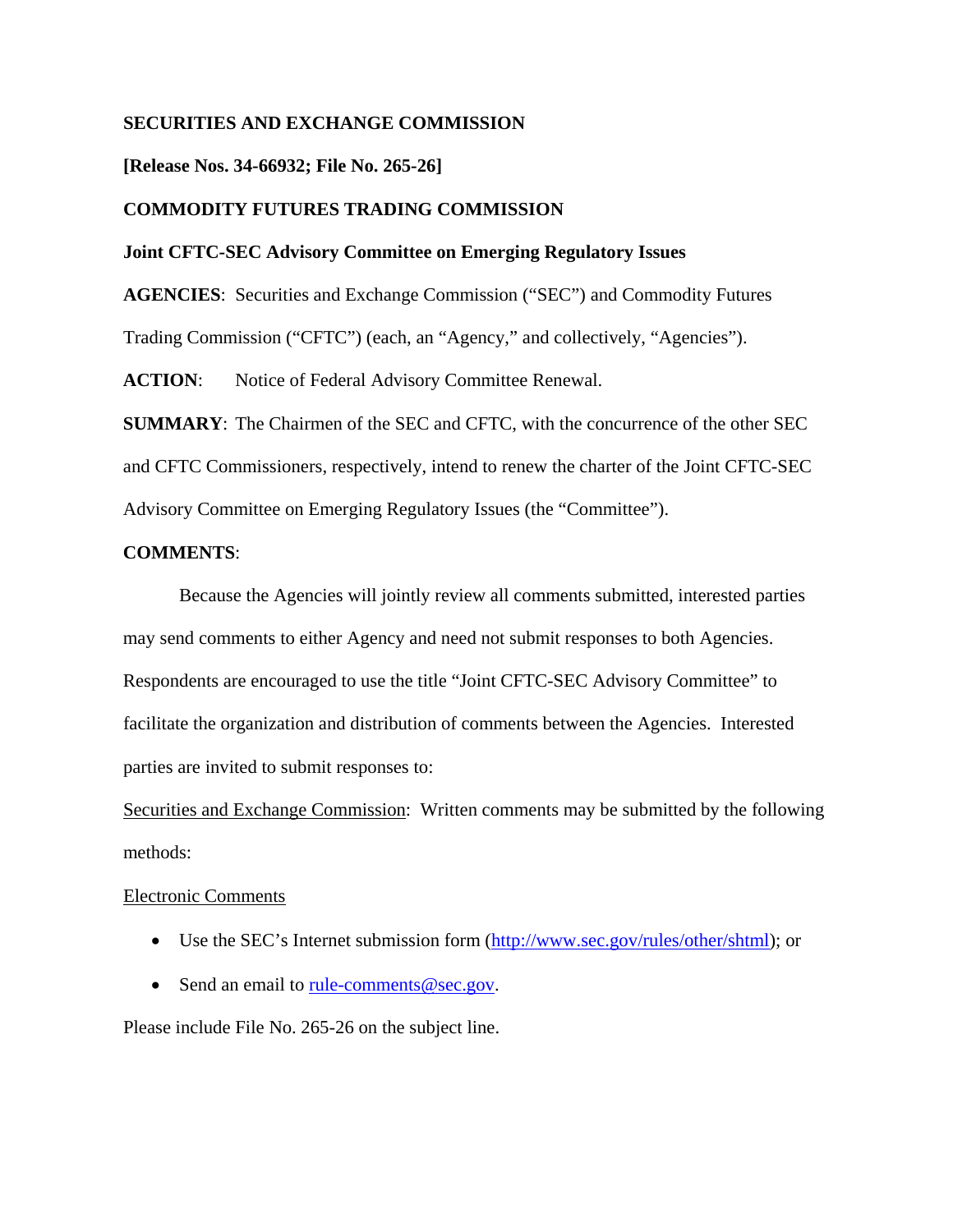#### Paper Comments

• Send paper comments in triplicate to Elizabeth M. Murphy, Secretary, Securities and Exchange Commission, 100 F St., NE, Washington 20549. All submissions should refer to File No. 265-26.

To help the SEC process and review your comments more efficiently, please use only one method. The SEC staff will post all comments on the SEC's Internet website [\(http://www.sec.gov/rules/shtml\)](http://www.sec.gov/rules/shtml). Comments will also be available for website viewing and printing in the SEC's Public Reference Room, 100 F St., NE, Washington, DC 20549, on official business days between the hours of 10:00 a.m. and 3:00 p.m. All comments received will be posted without change; we do not edit personal identifying information from your submissions. You should submit only information that you wish to make available publicly. Commodity Futures Trading Commission :

• Written comments may be mailed to the Commodity Futures Trading Commission, Three Lafayette Center, 1155 21st Street, N.W., Washington, DC 20581, attention Office of the Secretary; transmitted by facsimile to the CFTC at (202) 418-5521; or transmitted electronically to **Jointcommittee@cftc.gov**. Reference should be made to "Joint CFTC-SEC Advisory Committee."

**FOR FURTHER INFORMATION CONTACT**: Ronesha Butler, Special Counsel, at (202) 551-5629, Division of Trading and Markets, Securities and Exchange Commission, 100 F St., NE, Washington DC 20549, or Gail Scott, Committee Management Officer, at (202) 418- 5139, Commodity Futures Trading Commission, Three Lafayette Center, 1155 21st Street, N.W., Washington, DC 20581.

**SUPPLEMENTARY INFORMATION**: In accordance with the requirements of the Federal Advisory Committee Act, 5 U.S.C. App. 2, the Agencies are publishing this notice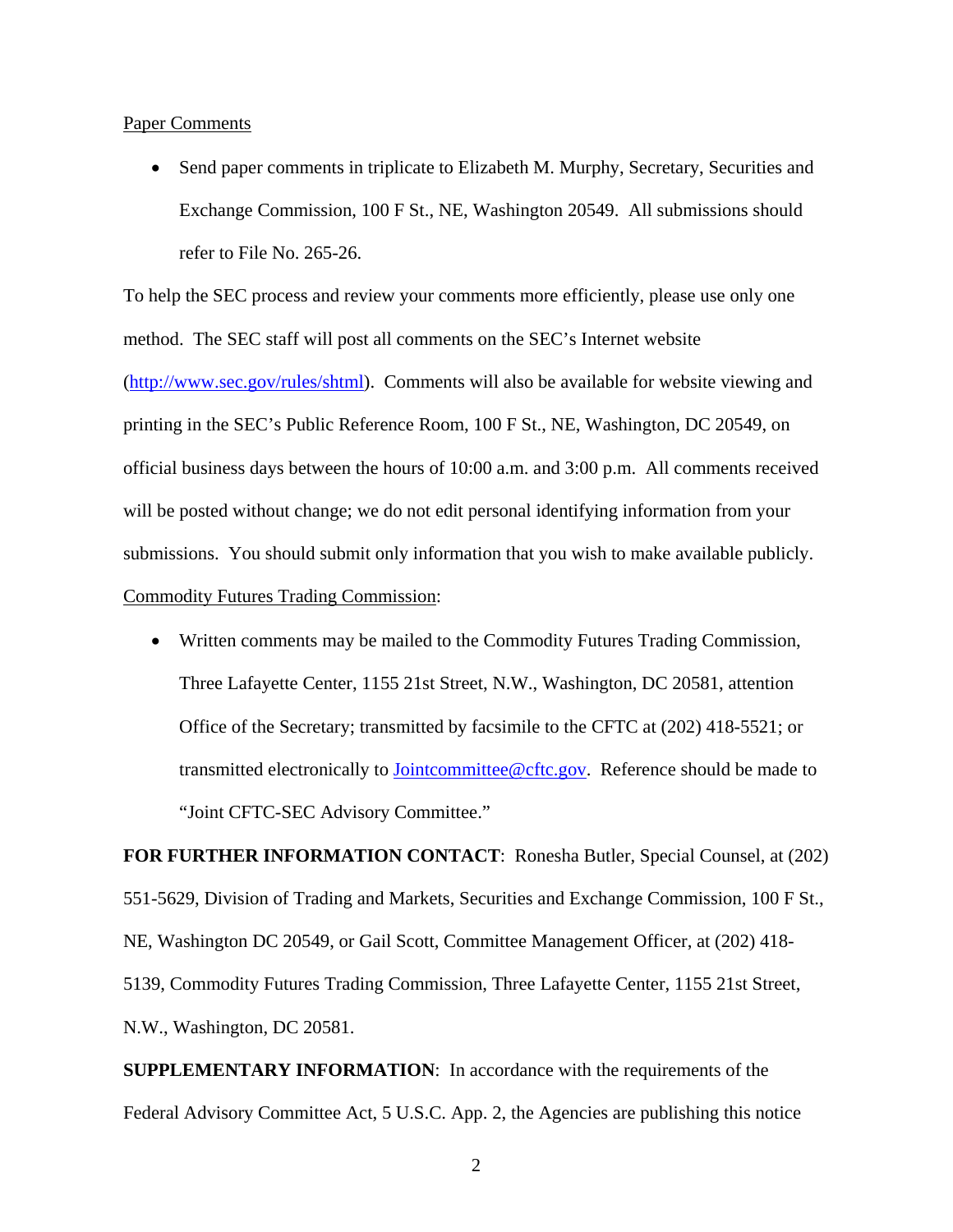that the Chairmen of the SEC and CFTC, with the concurrence of the other SEC and CFTC Commissioners, intend to renew the charter of the Committee. The Committee was originally established on May [1](#page-2-0)0, 2010, to operate for a term of two years.<sup>1</sup> The Committee's objectives and scope of activities are to conduct public meetings, submit reports and recommendations to the CFTC and the SEC and otherwise to serve as a vehicle for discussion and communication on regulatory issues of mutual concern and their effect on the CFTC's and SEC's statutory responsibilities. Subjects to be addressed by the Committee will include, but will not be limited to, identification of emerging regulatory risks, assessment and quantification of the impact of such risks and their implications for investors and market participants, and to further the Agencies' efforts on regulatory harmonization. The Committee will work to develop clear and specific goals toward identifying and addressing emerging regulatory risks, protecting investors and customers, and furthering regulatory harmonization, and to recommend processes and procedures for achieving and reporting on those goals.

To achieve the Committee's goals, the Chairmen of the SEC and CFTC may appoint approximately 10 - 15 members. There will be two co-designated federal officers of the Committee. The Chairman of the CFTC will appoint a CFTC employee to serve as one codesignated federal officer of the Committee and the Chairman of the SEC will appoint an SEC employee to serve as the other co-designated federal officer of the Committee. The codesignated federal officers jointly call all of the Committee's and subcommittees' meetings, prepare and jointly approve all meeting agendas, adjourn any meeting when they jointly determine adjournment to be in the public interest, and chair meetings when directed to do so. The co-designated federal officers also will attend all Committee and subcommittee meetings. The Chairmen of the CFTC and of the SEC continue to serve as Co-Chairmen of the

<span id="page-2-0"></span>

 $\frac{1}{1}$  See Securities Act Release No. 9123, 75 FR 27028 (May 13, 2010) (File No. 265-26).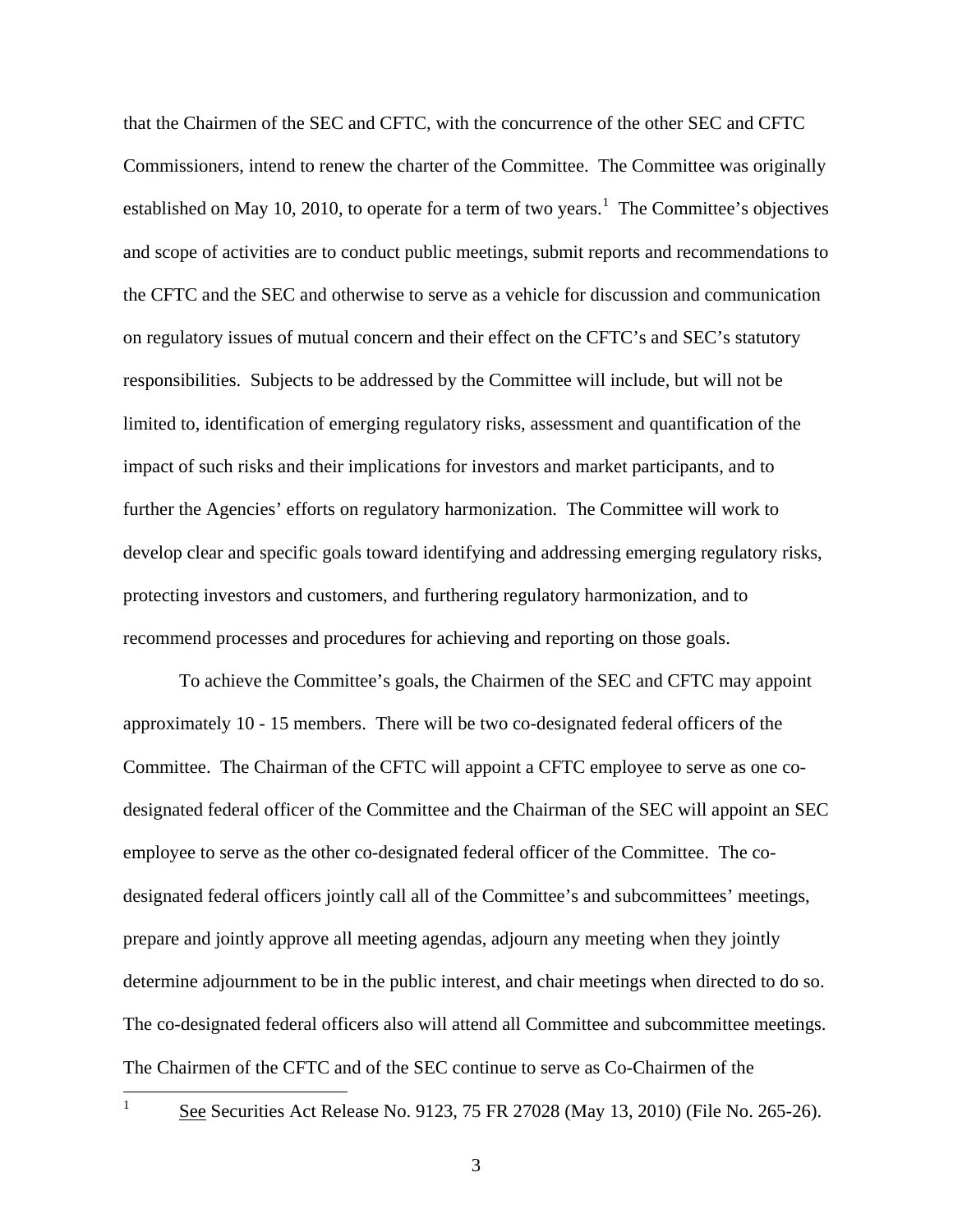Committee. The Committee's membership will be fairly balanced in terms of points of view represented and the functions to be performed.

The Committee's charter will be filed with the Senate Committee on Agriculture, Nutrition and Forestry; the House of Representatives Committee on Agriculture; the Senate Committee on Banking, Housing, and Urban Affairs; the House Committee on Financial Services; and U.S. General Services Administration Committee Management Secretariat ("Secretariat"). A copy of the charter also will be filed with the SEC, CFTC and the Library of Congress. The charter will be available for website viewing and printing in the Public Reference Room at the SEC's headquarters and posted on the SEC's website at [www.sec.gov](http://www.sec.gov/) and the CFTC's website at [www.cftc.gov.](http://www.cftc.gov/)

The Committee will continue to operate for an additional two years from the date of renewal of the charter unless, before the expiration of that time period, its charter is reestablished or renewed in accordance with the Federal Advisory Committee Act or unless either the Chairman of the SEC or the Chairman of the CFTC determines that the Committee's continuance is no longer in the public interest.

The Committee will meet at such intervals as are necessary to carry out its functions. It is estimated that the meetings will occur six times per year. Meetings of subgroups or subcommittees of the full Committee may occur more frequently.

The charter will provide that the duties of the Committee are to be solely advisory. Each Agency alone will make any determinations of action to be taken and policy to be expressed with respect to matters within their respective authority as to which the Committee

4